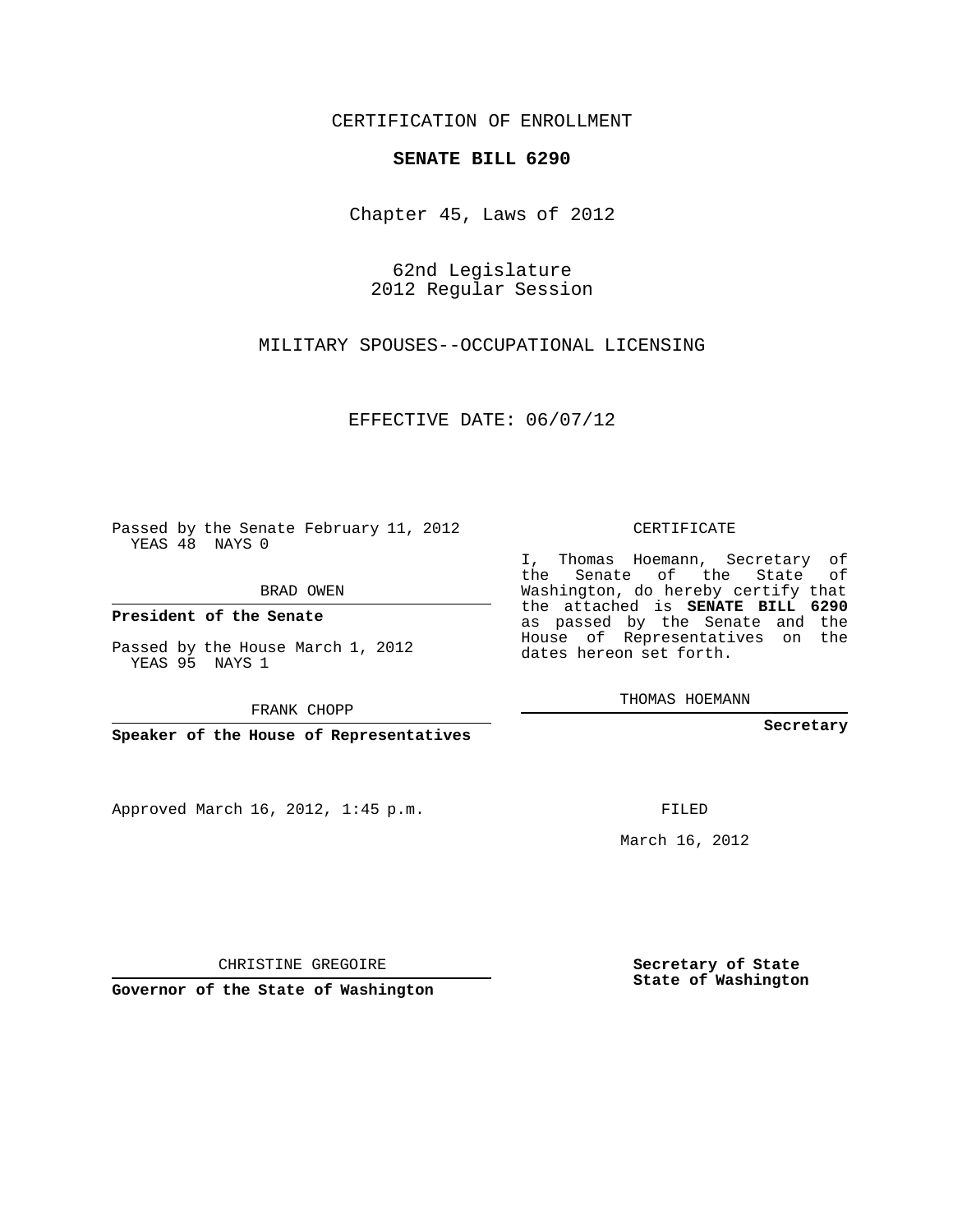## **SENATE BILL 6290** \_\_\_\_\_\_\_\_\_\_\_\_\_\_\_\_\_\_\_\_\_\_\_\_\_\_\_\_\_\_\_\_\_\_\_\_\_\_\_\_\_\_\_\_\_

\_\_\_\_\_\_\_\_\_\_\_\_\_\_\_\_\_\_\_\_\_\_\_\_\_\_\_\_\_\_\_\_\_\_\_\_\_\_\_\_\_\_\_\_\_

Passed Legislature - 2012 Regular Session

## **State of Washington 62nd Legislature 2012 Regular Session**

**By** Senators Kilmer, Swecker, Conway, Shin, Rolfes, and Chase; by request of Department of Veterans Affairs

Read first time 01/17/12. Referred to Committee on Government Operations, Tribal Relations & Elections.

 1 AN ACT Relating to military spouses or registered domestic partners 2 occupational licensing status during deployment or placement outside 3 Washington state; and amending RCW 43.24.130 and 43.70.270.

4 BE IT ENACTED BY THE LEGISLATURE OF THE STATE OF WASHINGTON:

 5 **Sec. 1.** RCW 43.24.130 and 1979 c 158 s 103 are each amended to 6 read as follows:

 (1) Notwithstanding any provision of law to the contrary, the 8 license of any person licensed by the director of licensing, or the 9 boards and commissions listed in chapter 18.235 RCW, to practice a profession or engage in an occupation, if valid and in force and effect at the time the licensee entered service in the armed forces, the 12 United States public health service commissioned corps, or the merchant marine of the United States, shall continue in full force and effect so long as such service continues, unless sooner suspended, canceled, or 15 revoked for cause as provided by law. The director<u>, board, or</u> 16 commission shall renew the license of every such person who applies for renewal thereof within six months after being honorably discharged from service upon payment of the renewal fee applicable to the then current year or other license period.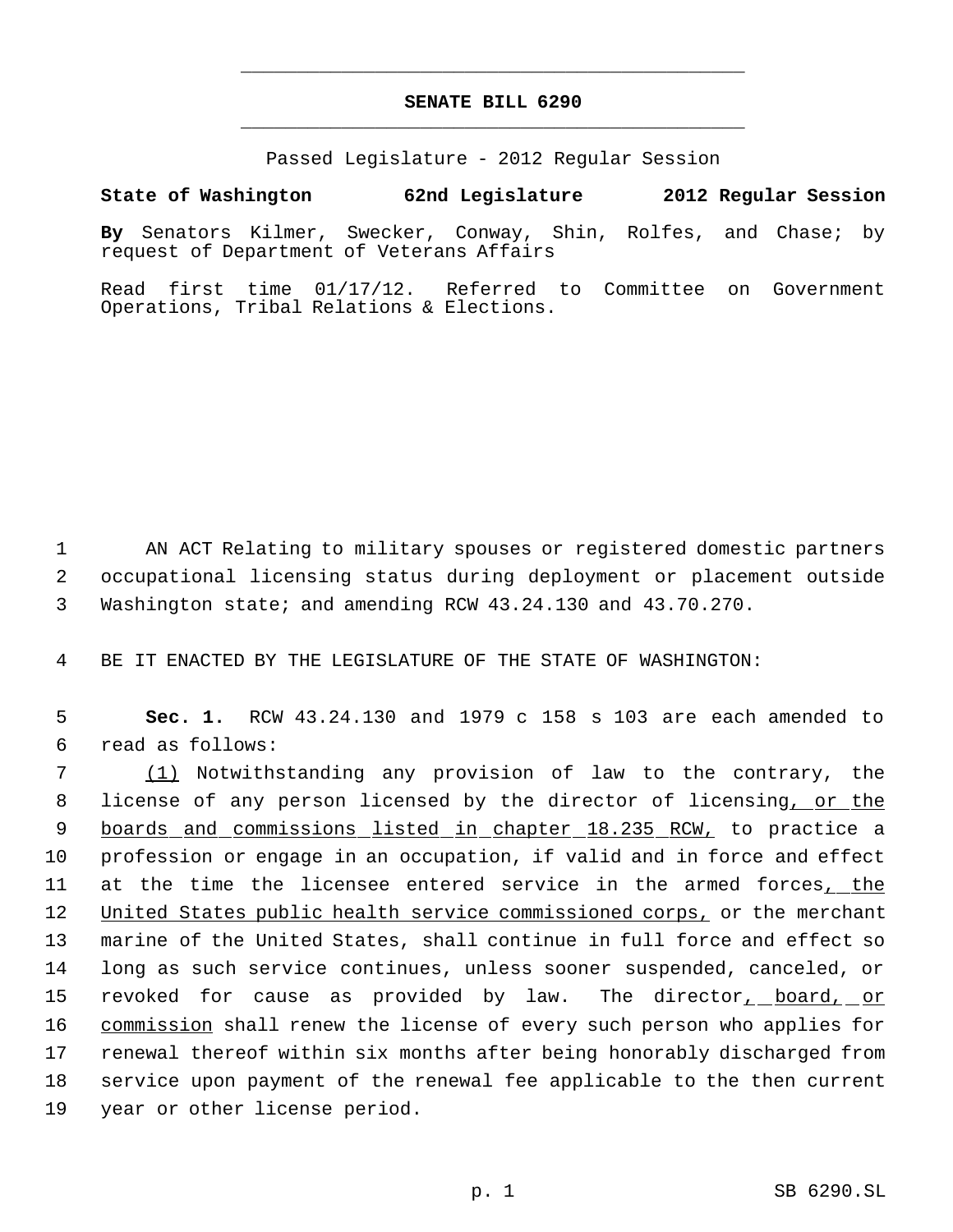1 (2) If requested by the licensee, the license of a spouse or 2 registered domestic partner of a servicemember in the United States 3 armed forces, including the United States public health service 4 commissioned corps, if valid and in force and effect at the time the servicemember is deployed or stationed in a location outside Washington state, must be placed in inactive military spouse or registered domestic partner status so long as such service continues, unless sooner suspended, canceled, or revoked for cause as provided by law. 9 The director, board, or commission shall return to active status the license of every such person who applies for activation within six 11 months after returning to Washington state, upon payment of the current 12 renewal fee and meeting the current renewal conditions of the 13 respective license.

 (3) The director, board, or commission may adopt any rules necessary to implement this section.

 **Sec. 2.** RCW 43.70.270 and 1989 1st ex.s. c 9 s 321 are each amended to read as follows:

 (1) Notwithstanding any provision of law to the contrary, the license of any person licensed by the secretary of health to practice a profession or engage in an occupation, if valid and in force and effect at the time the licensee entered service in the armed forces, the United States public health service commissioned corps, or the merchant marine of the United States, shall continue in full force and effect so long as such service continues, unless sooner suspended, canceled, or revoked for cause as provided by law. The secretary shall renew the license of every such person who applies for renewal thereof within six months after being honorably discharged from service upon payment of the renewal fee applicable to the then current year or other license period.

 (2) If requested by the licensee, the license of a spouse or registered domestic partner of a servicemember in the United States 32 armed forces, including the United States public health service commissioned corps, if valid and in force and effect at the time the servicemember is deployed or stationed in a location outside Washington state, must be placed in inactive military spouse or registered domestic partner status so long as such service continues, unless sooner suspended, canceled, or revoked for cause as provided by law.